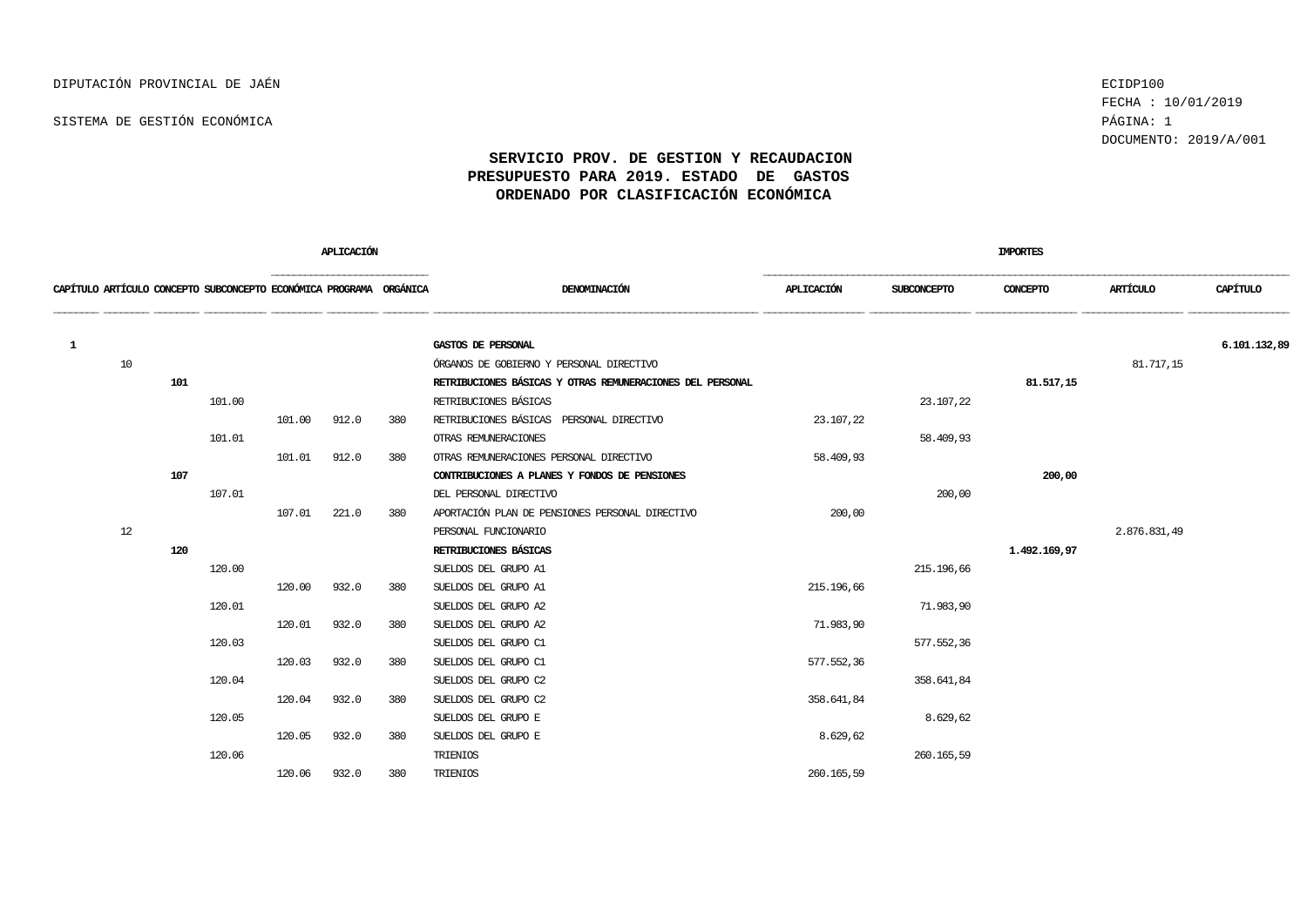FECHA : 10/01/2019 DOCUMENTO: 2019/A/001

|                                                                    |        | APLICACIÓN |       |     |                                                   |            | <b>IMPORTES</b> |              |            |          |
|--------------------------------------------------------------------|--------|------------|-------|-----|---------------------------------------------------|------------|-----------------|--------------|------------|----------|
| CAPÍTULO ARTÍCULO CONCEPTO SUBCONCEPTO ECONÓMICA PROGRAMA ORGÁNICA |        |            |       |     | DENOMINACIÓN                                      | APLICACIÓN | SUBCONCEPTO     | CONCEPTO     | ARTÍCULO   | CAPÍTULO |
| 121                                                                |        |            |       |     | RETRIBUCIONES COMPLEMENTARIAS                     |            |                 | 1,376,161,52 |            |          |
|                                                                    | 121.00 |            |       |     | COMPLEMENTO DE DESTINO                            |            | 569.919,12      |              |            |          |
|                                                                    |        | 121.00     | 932.0 | 380 | COMPLEMENTO DE DESTINO                            | 569.919,12 |                 |              |            |          |
|                                                                    | 121.01 |            |       |     | COMPLEMENTO ESPECÍFICO                            |            | 793.661,12      |              |            |          |
|                                                                    |        | 121.01     | 932.0 | 380 | COMPLEMENTO ESPECÍFICO                            | 793.661,12 |                 |              |            |          |
|                                                                    | 121.03 |            |       |     | OTROS COMPLEMENTOS                                |            | 12.581,28       |              |            |          |
|                                                                    |        | 121.03     | 932.0 | 380 | OTROS COMPLEMENTOS                                | 12.581,28  |                 |              |            |          |
| 127                                                                |        |            |       |     | CONTRIBUCIONES A PLANES Y FONDOS DE PENSIONES     |            |                 | 8.500,00     |            |          |
|                                                                    | 127.00 |            |       |     | CONTRIBUCIONES A PLANES Y FONDOS DE PENSIONES     |            | 8,500,00        |              |            |          |
|                                                                    |        | 127.00     | 221.0 | 380 | APORTACIÓN PLAN DE PENSIONES PERSONAL FUNCIONARIO | 8.500,00   |                 |              |            |          |
| 13                                                                 |        |            |       |     | PERSONAL LABORAL                                  |            |                 |              | 507.322,93 |          |
| 130                                                                |        |            |       |     | LABORAL FLJO                                      |            |                 | 175.407,30   |            |          |
|                                                                    | 130.00 |            |       |     | RETRIBUCIONES BÁSICAS                             |            | 95.833,82       |              |            |          |
|                                                                    |        | 130.00     | 932.0 | 380 | RETRIBUCIONES BÁSICAS PERSONAL LABORAL FIJO       | 95.833,82  |                 |              |            |          |
|                                                                    | 130.02 |            |       |     | OTRAS REMUNERACIONES                              |            | 79.573,48       |              |            |          |
|                                                                    |        | 130.02     | 932.0 | 380 | OTRAS REMUNERACIONES LABORAL FIJO                 | 79.573,48  |                 |              |            |          |
| 131                                                                |        |            |       |     | LABORAL TEMPORAL                                  |            |                 | 329.815,63   |            |          |
|                                                                    | 131.00 |            |       |     | LABORAL TEMPORAL                                  |            | 158.311,50      |              |            |          |
|                                                                    |        | 131.00     | 932.0 | 380 | RETRIBUCIONES BÁSICAS LABORAL TEMPORAL            | 158.311,50 |                 |              |            |          |
|                                                                    | 131.02 |            |       |     | OTRAS REMUNERACIONES LABORAL TEMPORAL             |            | 171.504,13      |              |            |          |
|                                                                    |        | 131.02     | 932.0 | 380 | OTRAS REMUNERACIONES LABORAL TEMPORAL             | 171,504,13 |                 |              |            |          |
| 137                                                                |        |            |       |     | CONTRIBUCIONES A PLANES Y FONDOS DE PENSIONES     |            |                 | 2.100,00     |            |          |
|                                                                    | 137.00 |            |       |     | CONTRIBUCIONES A PLANES Y FONDOS DE PENSIONES     |            | 2,100,00        |              |            |          |
|                                                                    |        | 137.00     | 221.0 | 380 | APORTACIÓN PLAN DE PENSIONES PERSONAL LABORAL     | 2.100,00   |                 |              |            |          |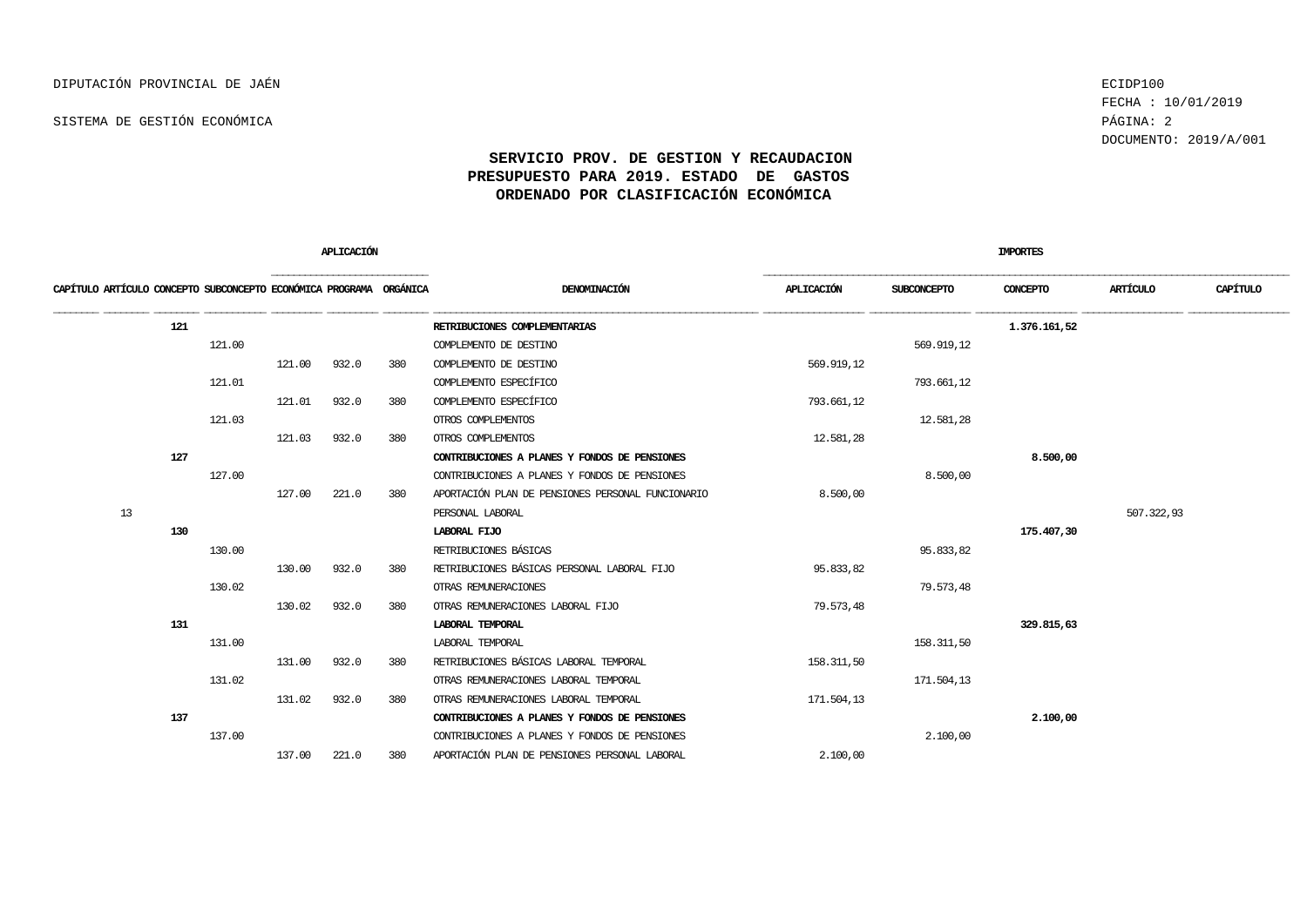FECHA : 10/01/2019 DOCUMENTO: 2019/A/001

|                                                                    |     |        |        | APLICACIÓN |     |                                               |            |             | <b>IMPORTES</b> |              |          |  |
|--------------------------------------------------------------------|-----|--------|--------|------------|-----|-----------------------------------------------|------------|-------------|-----------------|--------------|----------|--|
| CAPÍTULO ARTÍCULO CONCEPTO SUBCONCEPTO ECONÓMICA PROGRAMA ORGÁNICA |     |        |        |            |     | DENOMINACIÓN                                  | APLICACIÓN | SUBCONCEPTO | CONCEPTO        | ARTÍCULO     | CAPÍTULO |  |
| 14                                                                 |     |        |        |            |     | OTRO PERSONAL                                 |            |             |                 | 155.785,36   |          |  |
|                                                                    | 143 |        |        |            |     | OTRO PERSONAL                                 |            |             | 155.485,36      |              |          |  |
|                                                                    |     | 143.00 |        |            |     | OTRO PERSONAL                                 |            | 74.632,97   |                 |              |          |  |
|                                                                    |     |        | 143.00 | 932.0      | 380 | RETRIBUCIONES BÁSICAS OTRO PERSONAL           | 74.632,97  |             |                 |              |          |  |
|                                                                    |     | 143.01 |        |            |     | RETRIBUCIONES COMPLEMENTARIAS OTRO PERSONAL   |            | 80.852,39   |                 |              |          |  |
|                                                                    |     |        | 143.01 | 932.0      | 380 | RETRIBUCIONES COMPLEMENTARIAS OTRO PERSONAL   | 80.852,39  |             |                 |              |          |  |
|                                                                    | 147 |        |        |            |     | CONTRIBUCIONES A PLANES Y FONDOS DE PENSIONES |            |             | 300,00          |              |          |  |
|                                                                    |     | 147.00 |        |            |     | CONTRIBUCIONES A PLANES Y FONDOS DE PENSIONES |            | 300,00      |                 |              |          |  |
|                                                                    |     |        | 147.00 | 221.0      | 380 | APORTACIÓN PLAN DE PENSIONES OTRO PERSONAL    | 300,00     |             |                 |              |          |  |
| 15                                                                 |     |        |        |            |     | INCENTIVOS AL RENDIMIENTO                     |            |             |                 | 1.157.027,95 |          |  |
|                                                                    | 150 |        |        |            |     | PRODUCTIVIDAD                                 |            |             | 854.927,95      |              |          |  |
|                                                                    |     | 150.00 |        |            |     | PRODUCTIVIDAD                                 |            | 696.678,24  |                 |              |          |  |
|                                                                    |     |        | 150.00 | 932.0      | 380 | PRODUCTIVIDAD PERSONAL FUNCIONARIO            | 696.678,24 |             |                 |              |          |  |
|                                                                    |     | 150.01 |        |            |     | PRODUCTIVIDAD                                 |            | 158.249,71  |                 |              |          |  |
|                                                                    |     |        | 150.01 | 932.0      | 380 | PRODUCTIVIDAD PERSONAL LABORAL                | 158.249,71 |             |                 |              |          |  |
|                                                                    | 151 |        |        |            |     | <b>GRATIFICACIONES</b>                        |            |             | 100,00          |              |          |  |
|                                                                    |     | 151.00 |        |            |     | GRATIFICACIONES                               |            | 100,00      |                 |              |          |  |
|                                                                    |     |        | 151.00 | 932.0      | 380 | GRATIFICACIONES DEL PERSONAL                  | 100,00     |             |                 |              |          |  |
|                                                                    | 152 |        |        |            |     | OTROS INCENTIVOS AL RENDIMIENTO               |            |             | 302,000,00      |              |          |  |
|                                                                    |     | 152.00 |        |            |     | OTROS INCENTIVOS AL RENDIMIENTO               |            | 272.000,00  |                 |              |          |  |
|                                                                    |     |        | 152.00 | 932.0      | 380 | PLANES DE ACTUACIÓN PERSONAL FUNCIONARIO      | 272.000,00 |             |                 |              |          |  |
|                                                                    |     | 152.01 |        |            |     | OTROS INCENTIVOS AL RENDIMIENTO               |            | 30,000,00   |                 |              |          |  |
|                                                                    |     |        | 152.01 | 932.0      | 380 | PLANES DE ACTUACIÓN PERSONAL LABORAL          | 30,000,00  |             |                 |              |          |  |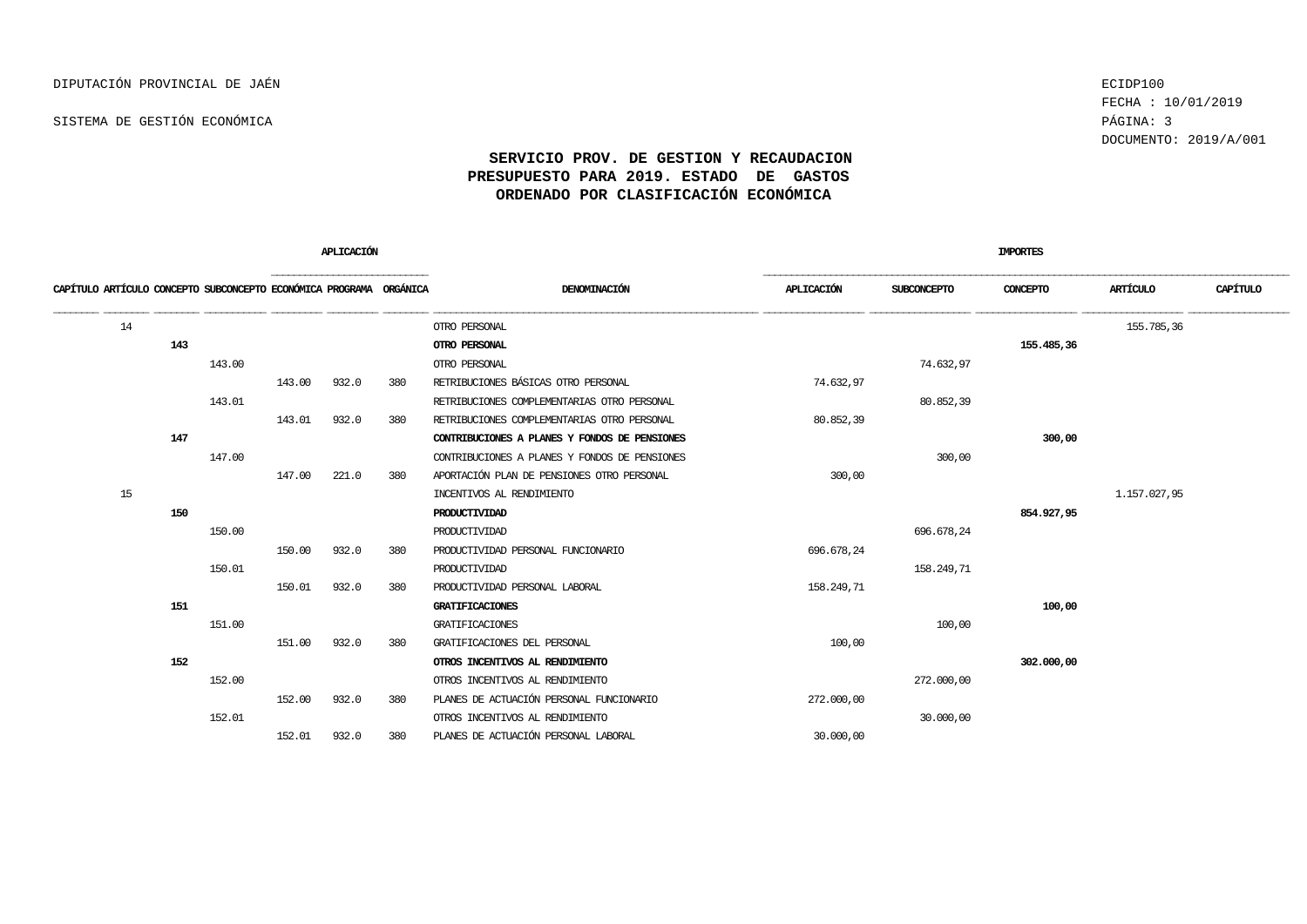FECHA : 10/01/2019 DOCUMENTO: 2019/A/001

|                                                                    |        |        | APLICACIÓN |     |                                                            |                 |              | <b>IMPORTES</b> |              |              |
|--------------------------------------------------------------------|--------|--------|------------|-----|------------------------------------------------------------|-----------------|--------------|-----------------|--------------|--------------|
| CAPÍTULO ARTÍCULO CONCEPTO SUBCONCEPTO ECONÓMICA PROGRAMA ORGÁNICA |        |        |            |     | DENOMINACIÓN                                               | APLICACIÓN      | SUBCONCEPTO  | CONCEPTO        | ARTÍCULO     | CAPÍTULO     |
| 16                                                                 |        |        |            |     | CUOTAS, PRESTACIONES Y GASTOS SOCIALES A CARGO DEL EMPLEAD |                 |              |                 | 1.322.448,01 |              |
| 160                                                                |        |        |            |     | CUOTAS SOCIALES                                            |                 |              | 1.219.948,01    |              |              |
|                                                                    | 160.00 |        |            |     | SEGURIDAD SOCIAL                                           |                 | 1.168.283,16 |                 |              |              |
|                                                                    |        | 160.00 | 932.0      | 380 | SEGURIDAD SOCIAL                                           | 1, 168, 283, 16 |              |                 |              |              |
|                                                                    | 160.05 |        |            |     | CUOTAS SOCIALES                                            |                 | 14.164,85    |                 |              |              |
|                                                                    |        | 160.05 | 912.0      | 380 | SEGURIDAD SOCIAL PERSONAL DIRECTIVO                        | 14.164,85       |              |                 |              |              |
|                                                                    | 160.08 |        |            |     | ASISTENCIA MÉDICO-FARMACÉUTICA                             |                 | 37.500,00    |                 |              |              |
|                                                                    |        | 160.08 | 221.0      | 380 | ASISTENCIA MÉDICO-FARMACÉUTICA                             | 37,500,00       |              |                 |              |              |
| 161                                                                |        |        |            |     | PRESTACIONES SOCIALES                                      |                 |              | 7.000,00        |              |              |
|                                                                    | 161.01 |        |            |     | PRESTACIONES SOCIALES                                      |                 | 7.000,00     |                 |              |              |
|                                                                    |        | 161.01 | 221.0      | 380 | PREMIOS POR JUBILACIÓN                                     | 7,000,00        |              |                 |              |              |
| 162                                                                |        |        |            |     | GASTOS SOCIALES DEL PERSONAL                               |                 |              | 95.500,00       |              |              |
|                                                                    | 162.00 |        |            |     | FORMACIÓN Y PERFECCIONAMIENTO DEL PERSONAL                 |                 | 500,00       |                 |              |              |
|                                                                    |        | 162.00 | 221.0      | 380 | FORMACIÓN Y PERFECCIONAMIENTO DEL PERSONAL                 | 500,00          |              |                 |              |              |
|                                                                    | 162.04 |        |            |     | ACCIÓN SOCIAL                                              |                 | 95,000,00    |                 |              |              |
|                                                                    |        | 162.04 | 221.0      | 380 | ACCIÓN SOCIAL                                              | 95.000,00       |              |                 |              |              |
|                                                                    |        |        |            |     | TOTAL POR CAPÍTULO:                                        | 6.101.132,89    | 6.101.132,89 | 6.101.132,89    | 6.101.132,89 | 6.101.132,89 |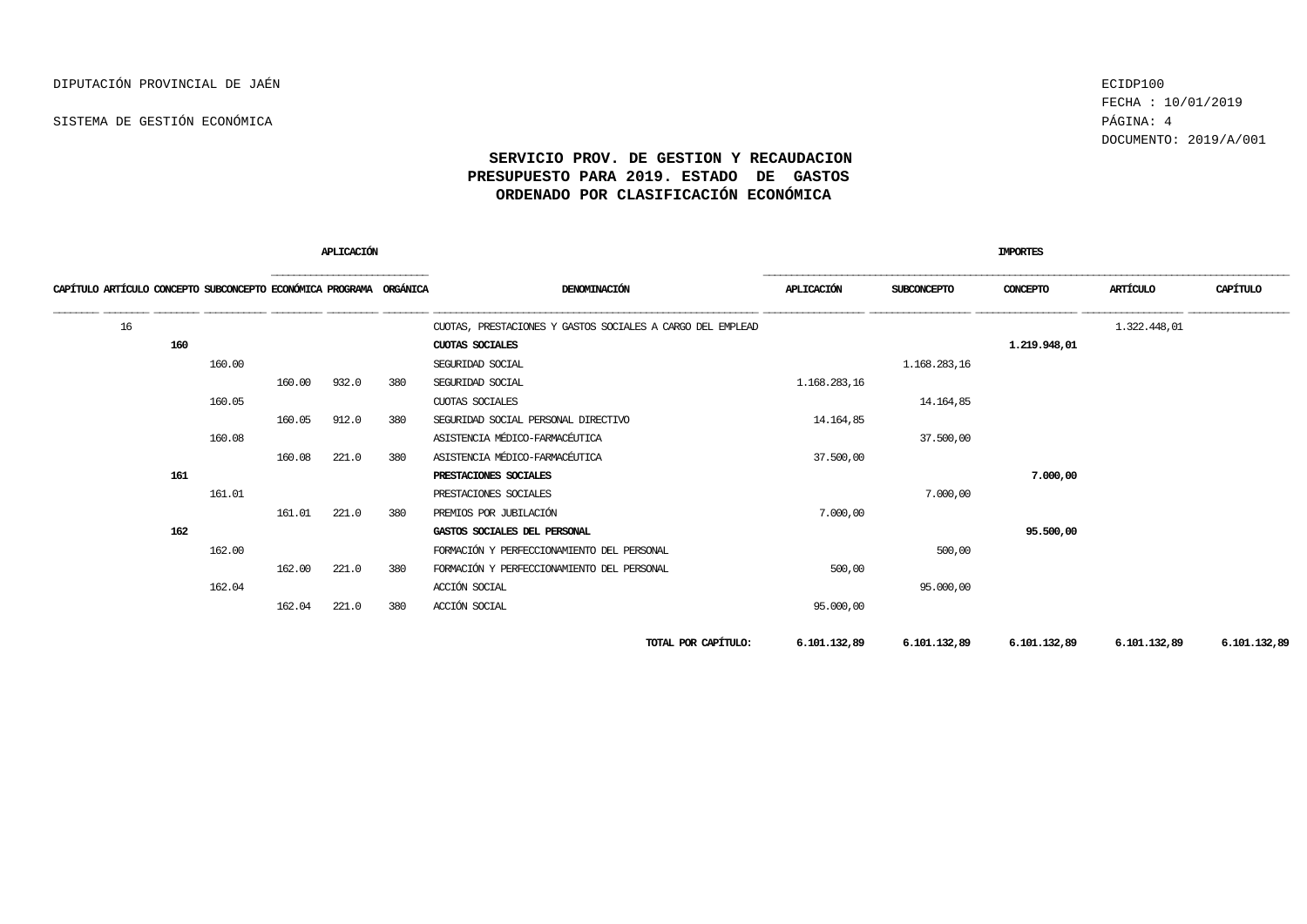FECHA : 10/01/2019 DOCUMENTO: 2019/A/001

|   |    |     |                                                                    |        | APLICACIÓN |     |                                                            |            |                    | <b>IMPORTES</b> |            |              |
|---|----|-----|--------------------------------------------------------------------|--------|------------|-----|------------------------------------------------------------|------------|--------------------|-----------------|------------|--------------|
|   |    |     | CAPÍTULO ARTÍCULO CONCEPTO SUBCONCEPTO ECONÓMICA PROGRAMA ORGÁNICA |        |            |     | DENOMINACIÓN                                               | APLICACIÓN | <b>SUBCONCEPTO</b> | CONCEPTO        | ARTÍCULO   | CAPÍTULO     |
| 2 |    |     |                                                                    |        |            |     | GASTOS CORRIENTES EN BIENES Y SERVICIOS                    |            |                    |                 |            | 4.107.903,60 |
|   | 20 |     |                                                                    |        |            |     | ARRENDAMIENTOS Y CÁNONES                                   |            |                    |                 | 258.862,88 |              |
|   |    | 202 |                                                                    |        |            |     | ARRENDAMIENTOS DE EDIFICIOS Y OTRAS CONSTRUCCIONES         |            |                    | 235.862,88      |            |              |
|   |    |     | 202.00                                                             |        |            |     | ALQUILERES LOCALES                                         |            | 235.862,88         |                 |            |              |
|   |    |     |                                                                    | 202.00 | 932.0      | 380 | ALQUILERES LOCALES                                         | 235.862,88 |                    |                 |            |              |
|   |    | 205 |                                                                    |        |            |     | ARRENDAMIENTOS DE MOBILIARIO Y ENSERES                     |            |                    | 23.000,00       |            |              |
|   |    |     | 205.00                                                             |        |            |     | ARRENDAMIENTOS DE MOBILIARIO Y ENSERES                     |            | 23,000,00          |                 |            |              |
|   |    |     |                                                                    | 205.00 | 932.0      | 380 | ARRENDAMIENTO MOBILIARIO                                   | 23,000,00  |                    |                 |            |              |
|   | 21 |     |                                                                    |        |            |     | REPARACIONES, MANTENIMIENTO Y CONSERVACIÓN                 |            |                    |                 | 147.991,00 |              |
|   |    | 212 |                                                                    |        |            |     | EDIFICIOS Y OTRAS CONSTRUCCIONES                           |            |                    | 94.124,00       |            |              |
|   |    |     | 212.00                                                             |        |            |     | EDIFICIOS Y OTRAS CONSTRUCCIONES                           |            | 94.124.00          |                 |            |              |
|   |    |     |                                                                    | 212.00 | 932.0      | 380 | REPARACIÓN, MANTENIMIENTO Y CONSERVACIÓN LOCALES           | 94.124,00  |                    |                 |            |              |
|   |    | 213 |                                                                    |        |            |     | MAQUINARIA, INSTALACIONES TÉCNICAS Y UTILIAJE              |            |                    | 30.900,00       |            |              |
|   |    |     | 213.00                                                             |        |            |     | MAQUINARIA, INSTALACIONES TÉCNICAS Y UTILIAJE              |            | 23,000,00          |                 |            |              |
|   |    |     |                                                                    | 213.00 | 932.0      | 380 | REPARACIÓN, MANTENIMIENTO Y CONSERVACIÓN MAQUINARIA Y UTIL | 23,000,00  |                    |                 |            |              |
|   |    |     | 213.01                                                             |        |            |     | MAOUINARIA, INSTALACIONES TÉCNICAS Y UTILLAJE              |            | 700,00             |                 |            |              |
|   |    |     |                                                                    | 213.01 | 932.0      | 380 | REVISIONES FUENTES DEPURADORAS CASERÍA ESCALONA            | 700,00     |                    |                 |            |              |
|   |    |     | 213.02                                                             |        |            |     | MAQUINARIA, INSTALACIONES TÉCNICAS Y UTILIAJE              |            | 7,200,00           |                 |            |              |
|   |    |     |                                                                    | 213.02 | 932.0      | 380 | REVISIONES PERIÓDICAS DE INSTALACIONES EN CENTROS PROVINCI | 7,200,00   |                    |                 |            |              |
|   |    | 215 |                                                                    |        |            |     | <b>MOBILIARIO</b>                                          |            |                    | 22.967,00       |            |              |
|   |    |     | 215.00                                                             |        |            |     | MOBILIARIO                                                 |            | 22.967,00          |                 |            |              |
|   |    |     |                                                                    | 215.00 | 932.0      | 380 | REPARACIÓN, MANTENIMINETO Y CONSERVACIÓN MOBILIARIO        | 22,967,00  |                    |                 |            |              |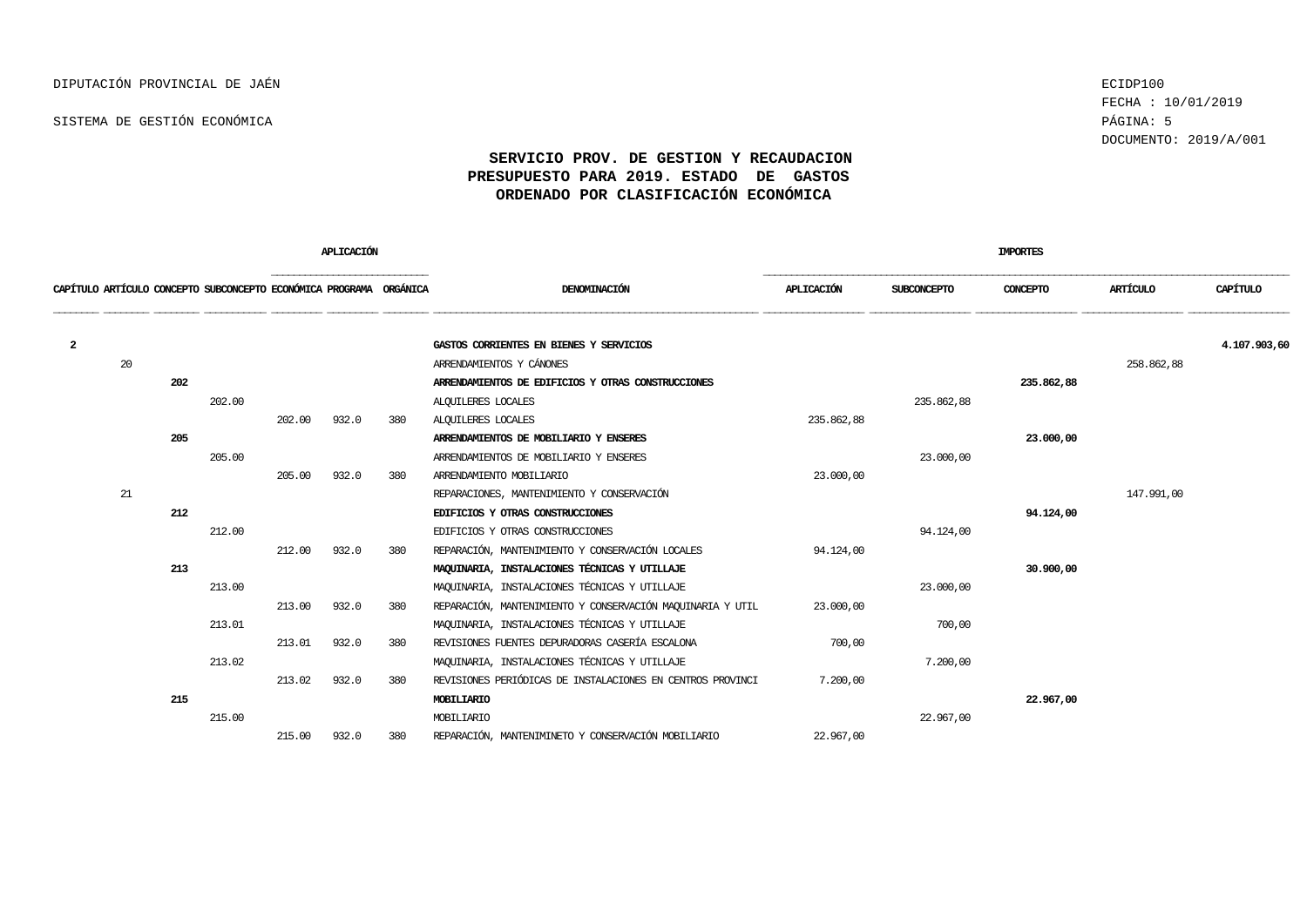FECHA : 10/01/2019 DOCUMENTO: 2019/A/001

|                                                                    |        |        | APLICACIÓN |     |                                                |              |              | IMPORTES     |              |          |
|--------------------------------------------------------------------|--------|--------|------------|-----|------------------------------------------------|--------------|--------------|--------------|--------------|----------|
| CAPÍTULO ARTÍCULO CONCEPTO SUBCONCEPTO ECONÓMICA PROGRAMA ORGÁNICA |        |        |            |     | DENOMINACIÓN                                   | APLICACIÓN   | SUBCONCEPTO  | CONCEPTO     | ARTÍCULO     | CAPÍTULO |
| 22                                                                 |        |        |            |     | MATERIAL, SUMINISTROS Y OTROS                  |              |              |              | 3.670.866,67 |          |
|                                                                    | 220    |        |            |     | MATERIAL DE OFICINA                            |              |              | 33.500,00    |              |          |
|                                                                    | 220.00 |        |            |     | ORDINARIO NO INVENTARIABLE                     |              | 28,000,00    |              |              |          |
|                                                                    |        | 220.00 | 932.0      | 380 | MATERIAL DE OFICINA ORDINARIO NO INVENTARIABLE | 28,000,00    |              |              |              |          |
|                                                                    | 220.01 |        |            |     | PRENSA, REVISTAS, LIBROS Y OTRAS PUBLICACIONES |              | 800,00       |              |              |          |
|                                                                    |        | 220.01 | 932.0      | 380 | PRENSA, REVISTAS, LIBROS Y OTRAS PUBLICACIONES | 800,00       |              |              |              |          |
|                                                                    | 220.02 |        |            |     | MATERIAL INFORMÁTICO NO INVENTARIABLE          |              | 4.700,00     |              |              |          |
|                                                                    |        | 220.02 | 932.0      | 380 | MATERIAL INFORMÁTICO NO INVENTARIABLE          | 4.700,00     |              |              |              |          |
|                                                                    | 221    |        |            |     | <b>SUMINISTROS</b>                             |              |              | 132.383,30   |              |          |
|                                                                    | 221.00 |        |            |     | ENERGÍA ELÉCTRICA                              |              | 118.333,30   |              |              |          |
|                                                                    |        | 221.00 | 932.0      | 380 | ENERGÍA ELÉCTRICA                              | 118.333,30   |              |              |              |          |
|                                                                    | 221.01 |        |            |     | AGUA                                           |              | 13,500,00    |              |              |          |
|                                                                    |        | 221.01 | 932.0      | 380 | AGUA                                           | 13.500,00    |              |              |              |          |
|                                                                    | 221.10 |        |            |     | PRODUCTOS DE LIMPIEZA Y ASEO                   |              | 550,00       |              |              |          |
|                                                                    |        | 221.10 | 932.0      | 380 | PRODUCTOS DE LIMPIEZA Y ASEO                   | 550,00       |              |              |              |          |
|                                                                    | 222    |        |            |     | COMUNICACIONES                                 |              |              | 1.715.244,61 |              |          |
|                                                                    | 222.01 |        |            |     | <b>POSTALES</b>                                |              | 1.714.474,61 |              |              |          |
|                                                                    |        | 222.01 | 932.0      | 380 | POSTALES                                       | 1.714.474,61 |              |              |              |          |
|                                                                    | 222.99 |        |            |     | OTROS GASTOS EN COMUNICACIONES                 |              | 770,00       |              |              |          |
|                                                                    |        | 222.99 | 932.0      | 380 | MENSAJERÍA                                     | 770,00       |              |              |              |          |
|                                                                    | 225    |        |            |     | <b>TRIBUTOS</b>                                |              |              | 3.550,00     |              |          |
|                                                                    | 225.02 |        |            |     | TRIBUTOS DE LAS ENTIDADES LOCALES              |              | 3.550,00     |              |              |          |
|                                                                    |        | 225.02 | 932.0      | 380 | TRIBUTOS DE LAS ENTIDADES LOCALES              | 3.550,00     |              |              |              |          |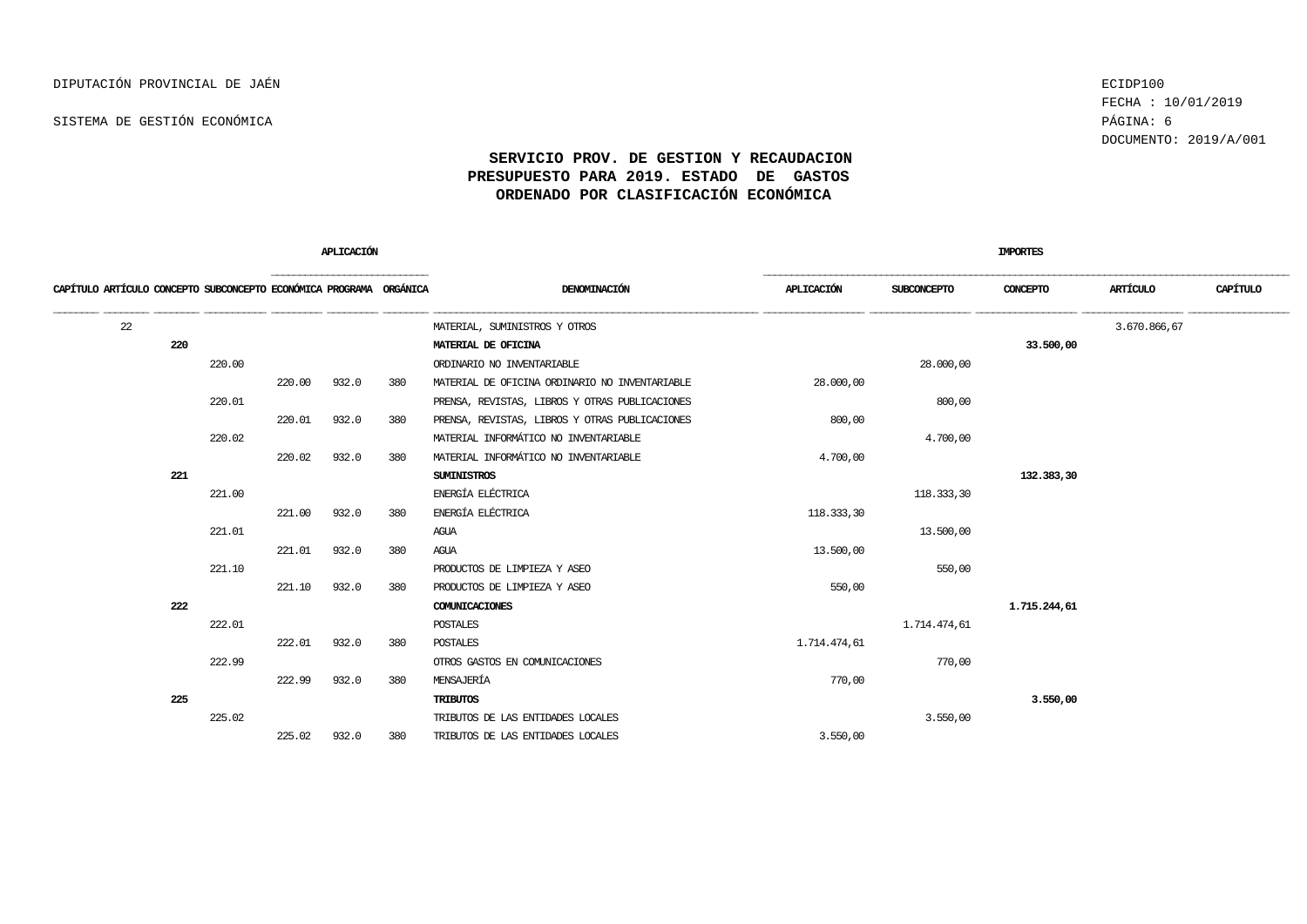FECHA : 10/01/2019 DOCUMENTO: 2019/A/001

|                                                                    |        | APLICACIÓN |       |     |                                                        |            | <b>IMPORTES</b> |              |          |          |
|--------------------------------------------------------------------|--------|------------|-------|-----|--------------------------------------------------------|------------|-----------------|--------------|----------|----------|
| CAPÍTULO ARTÍCULO CONCEPTO SUBCONCEPTO ECONÓMICA PROGRAMA ORGÁNICA |        |            |       |     | DENOMINACIÓN                                           | APLICACIÓN | SUBCONCEPTO     | CONCEPTO     | ARTÍCULO | CAPÍTULO |
| 226                                                                |        |            |       |     | GASTOS DIVERSOS                                        |            |                 | 182.590,00   |          |          |
|                                                                    | 226.01 |            |       |     | ATENCIONES PROTOCOLARIAS Y REPRESENTATIVAS             |            | 300,00          |              |          |          |
|                                                                    |        | 226.01     | 912.0 | 380 | ATENCIONES PROTOCOLARIAS Y REPRESENTATIVAS             | 300,00     |                 |              |          |          |
|                                                                    | 226.02 |            |       |     | PUBLICIDAD Y PROPAGANDA                                |            | 3.000,00        |              |          |          |
|                                                                    |        | 226.02     | 932.0 | 380 | PUBLICIDAD Y PROPAGANDA                                | 3.000,00   |                 |              |          |          |
|                                                                    | 226.04 |            |       |     | JURÍDICOS, CONTENCIOSOS                                |            | 9.000,00        |              |          |          |
|                                                                    |        | 226.04     | 932.0 | 380 | JURÍDICOS, CONTENCIOSOS                                | 9.000,00   |                 |              |          |          |
|                                                                    | 226.05 |            |       |     | GASTOS DIVERSOS                                        |            | 159.000,00      |              |          |          |
|                                                                    |        | 226.05     | 932.0 | 380 | GASTOS DE PROCEDIMIENTO                                | 159,000,00 |                 |              |          |          |
|                                                                    | 226.06 |            |       |     | REUNIONES, CONFERENCIAS Y CURSOS                       |            | 10,000,00       |              |          |          |
|                                                                    |        | 226.06     | 932.0 | 380 | REUNIONES Y CONFERENCIAS                               | 10.000,00  |                 |              |          |          |
|                                                                    | 226.08 |            |       |     | GASTOS DIVERSOS                                        |            | 90,00           |              |          |          |
|                                                                    |        | 226.08     | 932.0 | 380 | DEVOLUCION COSTES AVALES                               | 90,00      |                 |              |          |          |
|                                                                    | 226.99 |            |       |     | OTROS GASTOS DIVERSOS                                  |            | 1.200,00        |              |          |          |
|                                                                    |        | 226.99     | 932.0 | 380 | OTROS GASTOS DIVERSOS                                  | 1,200,00   |                 |              |          |          |
| 227                                                                |        |            |       |     | TRABAJOS REALIZADOS POR OTRAS EMPRESAS Y PROFESIONALES |            |                 | 1,603.598,76 |          |          |
|                                                                    | 227.00 |            |       |     | LIMPIEZA Y ASEO                                        |            | 153.250,00      |              |          |          |
|                                                                    |        | 227.00     | 932.0 | 380 | SERVICIOS DE LIMPIEZA                                  | 153.250,00 |                 |              |          |          |
|                                                                    | 227.01 |            |       |     | SEGURIDAD                                              |            | 195,000,00      |              |          |          |
|                                                                    |        | 227.01     | 932.0 | 380 | SERVICIOS DE SEGURIDAD                                 | 195.000,00 |                 |              |          |          |
|                                                                    | 227.04 |            |       |     | CUSTODIA, DEPÓSITO Y ALMACENAJE                        |            | 30,250,00       |              |          |          |
|                                                                    |        | 227.04     | 932.0 | 380 | CUSTODIA, DEPÓSITOS Y ALMACENAJE                       | 30,250,00  |                 |              |          |          |
|                                                                    | 227.06 |            |       |     | ESTUDIOS Y TRABAJOS TÉCNICOS                           |            | 500.578,46      |              |          |          |
|                                                                    |        | 227.06     | 932.0 | 380 | ESTUDIOS Y TRABAJOS TÉCNICOS                           | 500.578,46 |                 |              |          |          |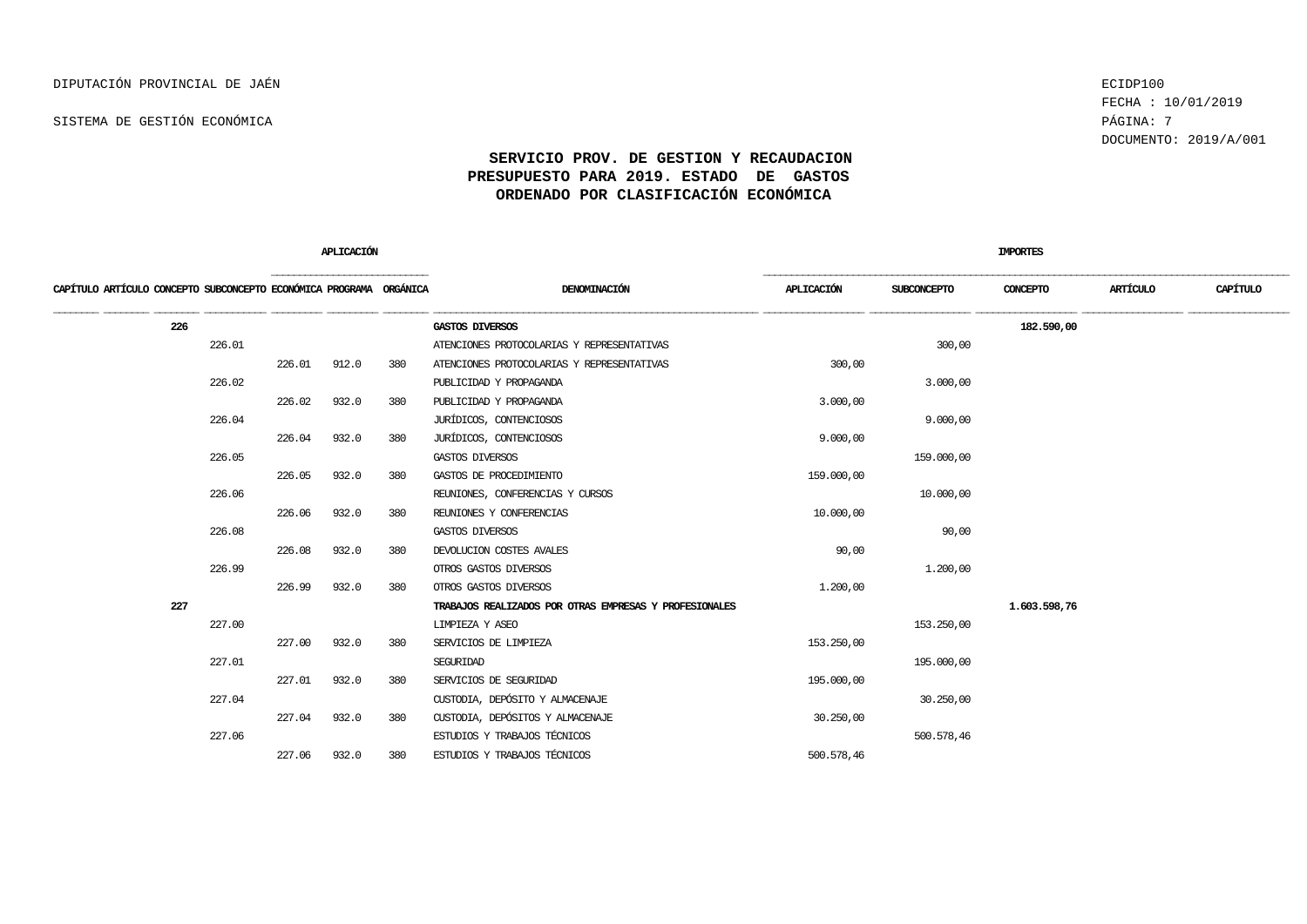FECHA : 10/01/2019 DOCUMENTO: 2019/A/001

|                                                                    |     |        |        | <b>APLICACIÓN</b> |     |                                                            |              |                    | <b>IMPORTES</b> |              |              |
|--------------------------------------------------------------------|-----|--------|--------|-------------------|-----|------------------------------------------------------------|--------------|--------------------|-----------------|--------------|--------------|
| CAPÍTULO ARTÍCULO CONCEPTO SUBCONCEPTO ECONÓMICA PROGRAMA ORGÁNICA |     |        |        |                   |     | DENOMINACIÓN                                               | APLICACIÓN   | <b>SUBCONCEPTO</b> | CONCEPTO        | ARTÍCULO     | CAPÍTULO     |
|                                                                    |     | 227.09 |        |                   |     | TRABAJOS REALIZADOS POR OTRAS EMPRESAS Y PROFESIONALES     |              | 506.590,30         |                 |              |              |
|                                                                    |     |        | 227.09 | 932.0             | 380 | SERVICIOS INFORMÁTICOS                                     | 506.590,30   |                    |                 |              |              |
|                                                                    |     | 227.10 |        |                   |     | TRABAJOS REALIZADOS POR OTRAS EMPRESAS Y PROFESIONALES     |              | 9.700,00           |                 |              |              |
|                                                                    |     |        | 227.10 | 932.0             | 380 | RECUPERACIÓN DE CARTÓN, PAPEL USADO Y RECICLADO            | 9,700,00     |                    |                 |              |              |
|                                                                    |     | 227.11 |        |                   |     | ESTRUCTURA ANTIGUA 1989 - TRABAJOS REALIZADOS POR OTRAS EM |              | 5.000,00           |                 |              |              |
|                                                                    |     |        | 227.11 | 932.0             | 380 | TRATAMIENTOS PREVENTIVOS EN INSTALACIONES                  | 5.000,00     |                    |                 |              |              |
|                                                                    |     | 227.99 |        |                   |     | OTROS TRABAJOS REALIZADOS POR OTRAS EMPRESAS Y PROFESIONAL |              | 203.230,00         |                 |              |              |
|                                                                    |     |        | 227.99 | 932.0             | 380 | OTROS TRABAJOS REALIZADOS POR OTRAS EMPRESAS               | 203.230,00   |                    |                 |              |              |
| 23                                                                 |     |        |        |                   |     | INDEMNIZACIONES POR RAZÓN DEL SERVICIO                     |              |                    |                 | 30.183,05    |              |
|                                                                    | 230 |        |        |                   |     | <b>DIETAS</b>                                              |              |                    | 7.400,00        |              |              |
|                                                                    |     | 230.10 |        |                   |     | DEL PERSONAL DIRECTIVO                                     |              | 2.500,00           |                 |              |              |
|                                                                    |     |        | 230.10 | 912.0             | 380 | DIETAS DEL PERSONAL DIRECTIVO                              | 2.500,00     |                    |                 |              |              |
|                                                                    |     | 230.20 |        |                   |     | DEL PERSONAL NO DIRECTIVO                                  |              | 4,900,00           |                 |              |              |
|                                                                    |     |        | 230.20 | 932.0             | 380 | DIETAS DEL PERSONAL NO DIRECTIVO                           | 4,900,00     |                    |                 |              |              |
|                                                                    | 231 |        |        |                   |     | LOCOMOCIÓN                                                 |              |                    | 13.792,37       |              |              |
|                                                                    |     | 231.10 |        |                   |     | DEL PERSONAL DIRECTIVO                                     |              | 2,000,00           |                 |              |              |
|                                                                    |     |        | 231.10 | 912.0             | 380 | LOCOMOCIÓN DEL PERSONAL DIRECTIVO                          | 2,000,00     |                    |                 |              |              |
|                                                                    |     | 231.20 |        |                   |     | DEL PERSONAL NO DIRECTIVO                                  |              | 11.792,37          |                 |              |              |
|                                                                    |     |        | 231.20 | 932.0             | 380 | LOCOMOCIÓN DEL PERSONAL NO DIRECTIVO                       | 11.792,37    |                    |                 |              |              |
|                                                                    | 233 |        |        |                   |     | <b>OTRAS INDEMNIZACIONES</b>                               |              |                    | 8.990,68        |              |              |
|                                                                    |     | 233.00 |        |                   |     | OTRAS INDEMNIZACIONES                                      |              | 7.690,68           |                 |              |              |
|                                                                    |     |        | 233.00 | 932.0             | 380 | OTRAS INDEMNIZACIONES                                      | 7.690,68     |                    |                 |              |              |
|                                                                    |     | 233.10 |        |                   |     | OTRAS INDEMNIZACIONES                                      |              | 1,300,00           |                 |              |              |
|                                                                    |     |        | 233.10 | 912.0             | 380 | INDEMNIZACIONES POR USO DE VEHÍCULO PROPIO PERSONAL DIRECT | 1,300,00     |                    |                 |              |              |
|                                                                    |     |        |        |                   |     | TOTAL POR CAPÍTULO:                                        | 4.107.903,60 | 4.107.903,60       | 4.107.903,60    | 4.107.903,60 | 4.107.903,60 |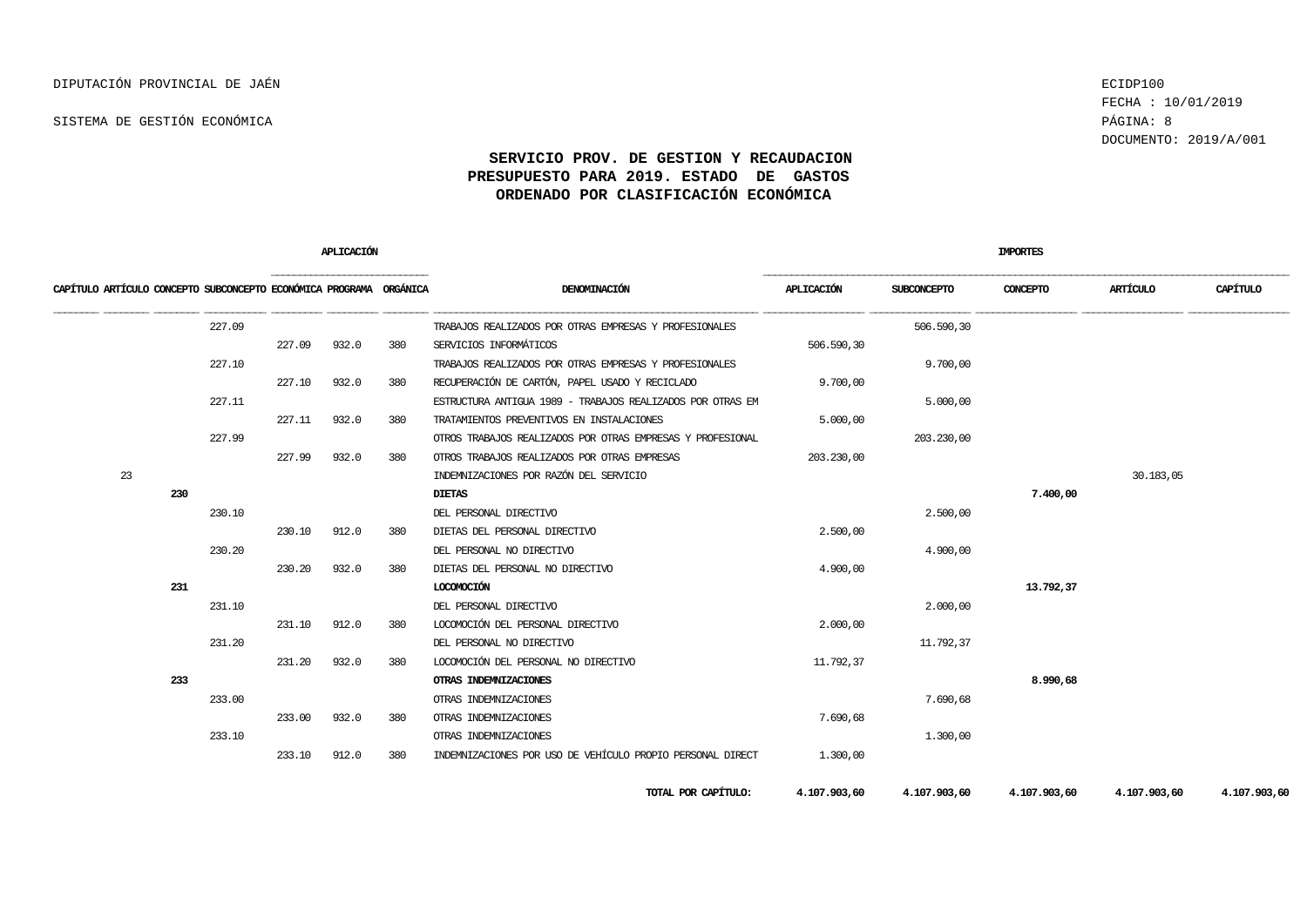SISTEMA DE GESTIÓN ECONÓMICA **Página: 9** 

FECHA : 10/01/2019 DOCUMENTO: 2019/A/001

| <b>APLICACIÓN</b> |    |     |                                                                    |        |       |     |                                                            |                   |             | <b>IMPORTES</b> |           |           |
|-------------------|----|-----|--------------------------------------------------------------------|--------|-------|-----|------------------------------------------------------------|-------------------|-------------|-----------------|-----------|-----------|
|                   |    |     | CAPÍTULO ARTÍCULO CONCEPTO SUBCONCEPTO ECONÓMICA PROGRAMA ORGÁNICA |        |       |     | DENOMINACIÓN                                               | <b>APLICACIÓN</b> | SUBCONCEPTO | CONCEPTO        | ARTÍCULO  | CAPÍTULO  |
| 3                 |    |     |                                                                    |        |       |     | GASTOS FINANCIEROS                                         |                   |             |                 |           | 34.100,00 |
|                   | 31 |     |                                                                    |        |       |     | DE PRÉSTAMOS Y OTRAS OPERACIONES FINANCIERAS EN EUROS      |                   |             |                 | 20,100,00 |           |
|                   |    | 310 |                                                                    |        |       |     | <b>INTERESES</b>                                           |                   |             | 20,000,00       |           |           |
|                   |    |     | 310.00                                                             |        |       |     | <b>INTERESES</b>                                           |                   | 20.000,00   |                 |           |           |
|                   |    |     |                                                                    | 310.00 | 011.0 | 380 | <b>INTERESES</b>                                           | 20,000,00         |             |                 |           |           |
|                   |    | 311 |                                                                    |        |       |     | GASTOS DE FORMALIZACIÓN, MODIFICACIÓN Y CANCELACIÓN        |                   |             | 100,00          |           |           |
|                   |    |     | 311.00                                                             |        |       |     | GASTOS DE FORMALIZACIÓN, MODIFICACIÓN Y CANCELACIÓN        |                   | 100,00      |                 |           |           |
|                   |    |     |                                                                    | 311.00 | 934.0 | 380 | GASTOS DE FORMALIZACIÓN, MODIFICACIÓN Y CANCELACIÓN DE PRÉ | 100,00            |             |                 |           |           |
|                   | 35 |     |                                                                    |        |       |     | INTERESES DE DEMORA Y OTROS GASTOS FINANCIEROS             |                   |             |                 | 14,000,00 |           |
|                   |    | 352 |                                                                    |        |       |     | INTERESES DE DEMORA                                        |                   |             | 9.500,00        |           |           |
|                   |    |     | 352.00                                                             |        |       |     | INTERESES DE DEMORA                                        |                   | 9,500,00    |                 |           |           |
|                   |    |     |                                                                    | 352.00 | 934.0 | 380 | INTERESES DE DEMORA                                        | 9.500,00          |             |                 |           |           |
|                   |    | 359 |                                                                    |        |       |     | OTROS GASTOS FINANCIEROS                                   |                   |             | 4,500,00        |           |           |
|                   |    |     | 359.00                                                             |        |       |     | OTROS GASTOS FINANCIEROS                                   |                   | 4.500,00    |                 |           |           |
|                   |    |     |                                                                    | 359.00 | 934.0 | 380 | TASA OPERACIONES TARJETAS DE CRÉDITO (TPV)                 | 4.500,00          |             |                 |           |           |
|                   |    |     |                                                                    |        |       |     | TOTAL POR CAPÍTULO:                                        | 34.100,00         | 34.100,00   | 34,100,00       | 34.100,00 | 34,100,00 |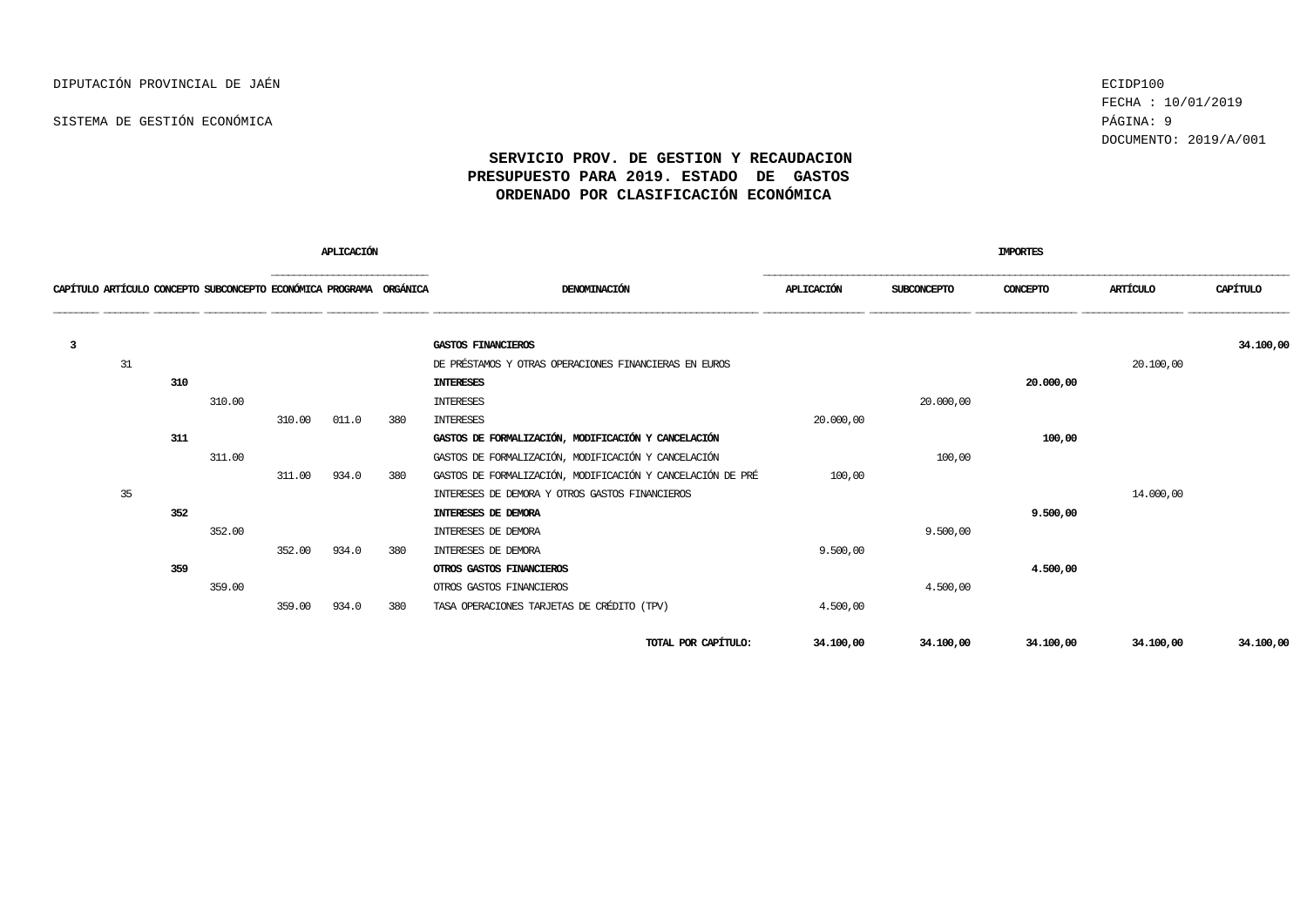FECHA : 10/01/2019 DOCUMENTO: 2019/A/001

|   |    |     |                                                                    |        | APLICACIÓN |     |                                                            |            |                    | <b>IMPORTES</b> |            |            |
|---|----|-----|--------------------------------------------------------------------|--------|------------|-----|------------------------------------------------------------|------------|--------------------|-----------------|------------|------------|
|   |    |     | CAPÍTULO ARTÍCULO CONCEPTO SUBCONCEPTO ECONÓMICA PROGRAMA ORGÁNICA |        |            |     | DENOMINACIÓN                                               | APLICACIÓN | <b>SUBCONCEPTO</b> | CONCEPTO        | ARTÍCULO   | CAPÍTULO   |
| 4 |    |     |                                                                    |        |            |     | TRANSFERENCIAS CORRIENTES                                  |            |                    |                 |            | 107.782,48 |
|   | 40 |     |                                                                    |        |            |     | A LA ADMINISTRACIÓN GENERAL DE LA ENTIDAD LOCAL            |            |                    |                 | 24.582,48  |            |
|   |    | 402 |                                                                    |        |            |     | A LA ADMINISTRACIÓN GENERAL DE LA ENTIDAD LOCAL            |            |                    | 24.582,48       |            |            |
|   |    |     | 402.00                                                             |        |            |     | A LA ADMINISTRACIÓN GENERAL DE LA ENTIDAD LOCAL            |            | 24.582,48          |                 |            |            |
|   |    |     |                                                                    | 402.00 | 491.0      | 380 | APORTACIÓN A LA DIPUTACIÓN PROVINCIAL POR EL SERVICIO TELE | 24.582.48  |                    |                 |            |            |
|   | 45 |     |                                                                    |        |            |     | A COMUNIDADES AUTÓNOMAS                                    |            |                    |                 | 100,00     |            |
|   |    | 450 |                                                                    |        |            |     | A LA ADMINISTRACIÓN GENERAL DE LAS COMUNIDADES AUTÓNOMAS   |            |                    | 100,00          |            |            |
|   |    |     | 450.00                                                             |        |            |     | A LA ADMINISTRACIÓN GENERAL DE LAS COMUNIDADES AUTÓNOMAS   |            | 100,00             |                 |            |            |
|   |    |     |                                                                    | 450.00 | 932.0      | 380 | DEVOLUCIÓN INGRESOS INDEBIDOS PRESUPUESTOS CERRADOS A JUNT | 100,00     |                    |                 |            |            |
|   | 46 |     |                                                                    |        |            |     | A ENTIDADES LOCALES                                        |            |                    |                 | 100,00     |            |
|   |    | 462 |                                                                    |        |            |     | A AYUNTAMIENTOS                                            |            |                    | 100,00          |            |            |
|   |    |     | 462.01                                                             |        |            |     | A AYUNTAMIENTOS                                            |            | 100,00             |                 |            |            |
|   |    |     |                                                                    | 462.01 | 932.0      | 380 | DEVOLUCIÓN INGRESOS INDEBIDOS PRESUPUESTOS CERRADOS A AYUN | 100,00     |                    |                 |            |            |
|   | 48 |     |                                                                    |        |            |     | A FAMILIAS E INSTITUCIONES SIN FINES DE LUCRO              |            |                    |                 | 83.000,00  |            |
|   |    | 489 |                                                                    |        |            |     | A FAMILIAS E INSTITUCIONES SIN FINES DE LUCRO              |            |                    | 83.000,00       |            |            |
|   |    |     | 489.00                                                             |        |            |     | A FAMILIAS E INSTITUCIONES SIN FINES DE LUCRO              |            | 80,000,00          |                 |            |            |
|   |    |     |                                                                    | 489.00 | 932.0      | 380 | DEVOLUCIÓN INGRESOS INDEBIDOS PRESUPUESTOS CERRADOS        | 80,000,00  |                    |                 |            |            |
|   |    |     | 489.01                                                             |        |            |     | A FAMILIAS E INSTITUCIONES SIN FINES DE LUCRO              |            | 3.000,00           |                 |            |            |
|   |    |     |                                                                    | 489.01 | 932.0      | 380 | CUOTA DE ADHESIÓN ASOCIACIONES                             | 3.000,00   |                    |                 |            |            |
|   |    |     |                                                                    |        |            |     | TOTAL POR CAPÍTULO:                                        | 107.782,48 | 107.782,48         | 107.782,48      | 107.782,48 | 107.782,48 |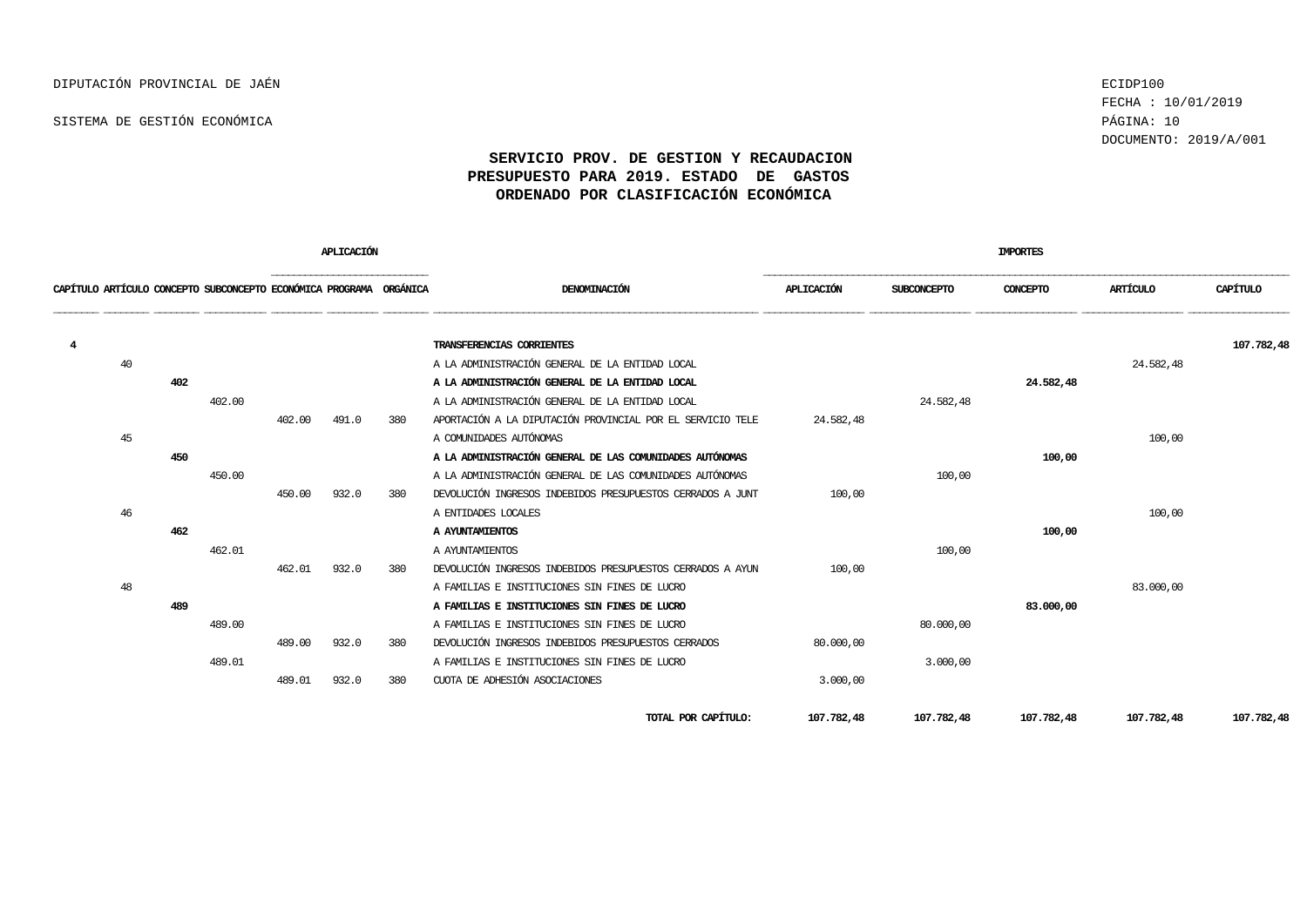FECHA : 10/01/2019 DOCUMENTO: 2019/A/001

|   |    |     |                                                                    |        | APLICACIÓN |     |                                                            |            |             | IMPORTES   |            |            |
|---|----|-----|--------------------------------------------------------------------|--------|------------|-----|------------------------------------------------------------|------------|-------------|------------|------------|------------|
|   |    |     | CAPÍTULO ARTÍCULO CONCEPTO SUBCONCEPTO ECONÓMICA PROGRAMA ORGÁNICA |        |            |     | DENOMINACIÓN                                               | APLICACIÓN | SUBCONCEPTO | CONCEPTO   | ARTÍCULO   | CAPÍTULO   |
| 5 |    |     |                                                                    |        |            |     | FONDO DE CONTINGENCIA Y OTROS IMPREVISTOS                  |            |             |            |            | 177.855,60 |
|   | 50 |     |                                                                    |        |            |     | DOTACION AL FONDO DE CONTINGENCIA DE EJECUCION PRESUPUESTA |            |             |            | 177.855,60 |            |
|   |    | 500 |                                                                    |        |            |     | FONDO DE CONTINGENCIA DE EJECUCION PRESUPUESTARIA. ART. 31 |            |             | 177.855,60 |            |            |
|   |    |     | 500.00                                                             |        |            |     | FONDO DE CONTINGENCIA DE EJECUCION PRESUPUESTARIA. ART. 31 |            | 100.000,00  |            |            |            |
|   |    |     |                                                                    | 500.00 | 929.0      | 380 | FONDO DE CONTINGENCIA                                      | 100,000,00 |             |            |            |            |
|   |    |     | 500.01                                                             |        |            |     | FONDO DE CONTINGENCIA DE EJECUCION PRESUPUESTARIA. ART. 31 |            | 77.855,60   |            |            |            |
|   |    |     |                                                                    | 500.01 | 929.0      | 380 | DOTACIÓN DIFERENCIADA DE CRÉDITOS PRESUPUESTARIOS PARA INC | 77.855,60  |             |            |            |            |
|   |    |     |                                                                    |        |            |     | TOTAL POR CAPÍTULO:                                        | 177.855,60 | 177.855,60  | 177.855,60 | 177.855,60 | 177.855,60 |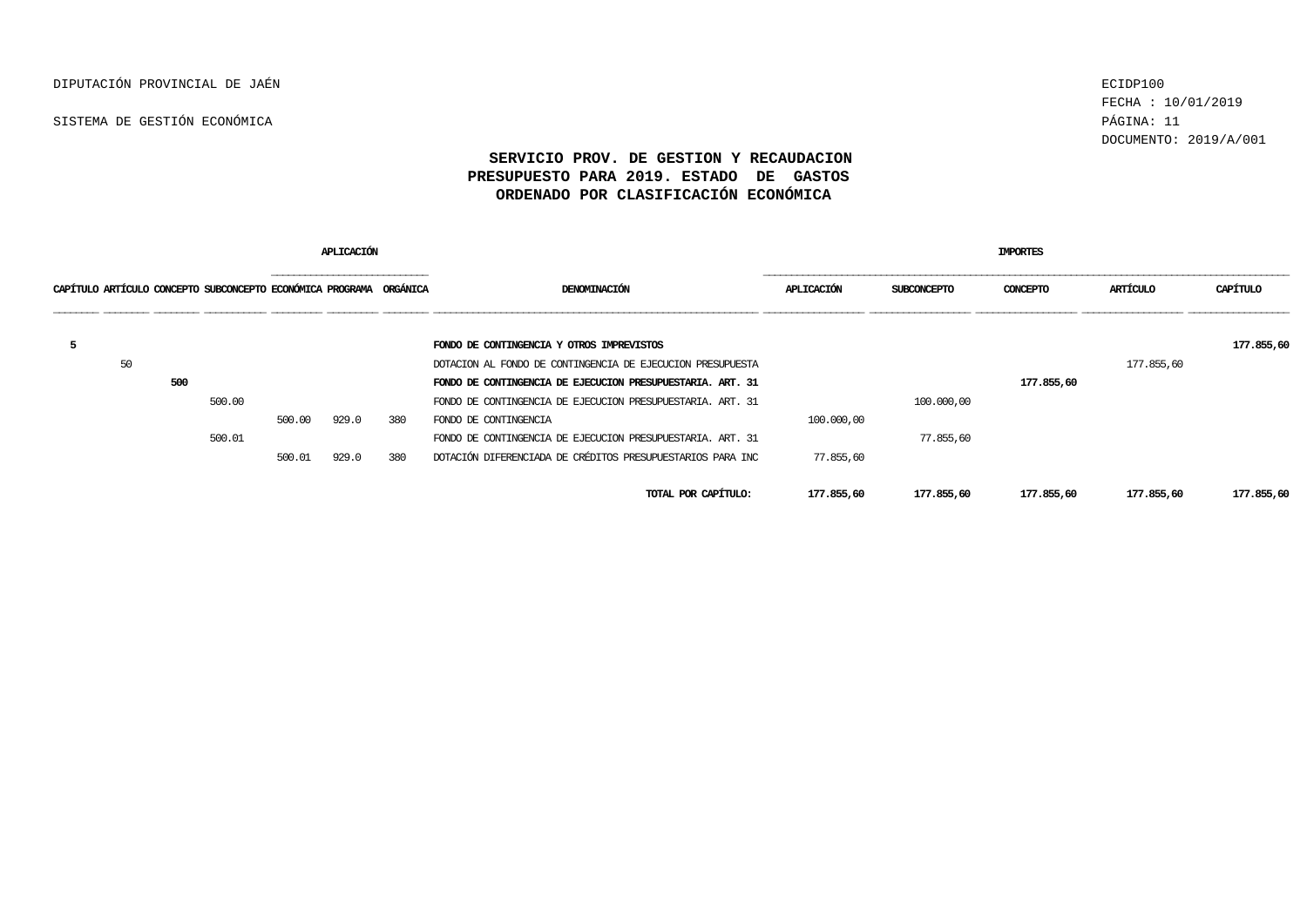FECHA : 10/01/2019 DOCUMENTO: 2019/A/001

|                                                                    |    |     |        |        | APLICACIÓN |     |                                                            |            |             | <b>IMPORTES</b> |            |            |
|--------------------------------------------------------------------|----|-----|--------|--------|------------|-----|------------------------------------------------------------|------------|-------------|-----------------|------------|------------|
| CAPÍTULO ARTÍCULO CONCEPTO SUBCONCEPTO ECONÓMICA PROGRAMA ORGÁNICA |    |     |        |        |            |     | DENOMINACIÓN                                               | APLICACIÓN | SUBCONCEPTO | CONCEPTO        | ARTÍCULO   | CAPÍTULO   |
| 6                                                                  |    |     |        |        |            |     | INVERSIONES REALES                                         |            |             |                 |            | 714.902,65 |
|                                                                    | 62 |     |        |        |            |     | INVERSIÓN NUEVA ASOCIADA AL FUNCIONAMIENTO OPERATIVO DE LO |            |             |                 | 620.301,65 |            |
|                                                                    |    | 622 |        |        |            |     | EDIFICIOS Y OTRAS CONSTRUCCIONES                           |            |             | 372.301,65      |            |            |
|                                                                    |    |     | 622.00 |        |            |     | EDIFICIOS Y OTRAS CONSTRUCCIONES                           |            | 372.301,65  |                 |            |            |
|                                                                    |    |     |        | 622.00 | 932.0      | 380 | NUEVAS INVERSIONES EN EDIFICIOS PROVINCIALES               | 372.301,65 |             |                 |            |            |
|                                                                    |    | 623 |        |        |            |     | MAQUINARIA, INSTALACIONES TÉCNICAS Y UTILLAJE              |            |             | 50,000,00       |            |            |
|                                                                    |    |     | 623.00 |        |            |     | MAQUINARIA                                                 |            | 50,000,00   |                 |            |            |
|                                                                    |    |     |        | 623.00 | 932.0      | 380 | MAQUINARIA, INSTALACIONES TÉCNICAS Y UTILLAJE              | 50,000,00  |             |                 |            |            |
|                                                                    |    | 625 |        |        |            |     | <b>MOBILIARIO</b>                                          |            |             | 21.000,00       |            |            |
|                                                                    |    |     | 625.00 |        |            |     | MOBILIARIO                                                 |            | 21.000,00   |                 |            |            |
|                                                                    |    |     |        | 625.00 | 932.0      | 380 | MOBILIARIO                                                 | 21.000,00  |             |                 |            |            |
|                                                                    |    | 626 |        |        |            |     | EQUIPOS PARA PROCESOS DE INFORMACIÓN                       |            |             | 177.000,00      |            |            |
|                                                                    |    |     | 626.00 |        |            |     | EQUIPOS PARA PROCESOS DE INFORMACIÓN                       |            | 177.000,00  |                 |            |            |
|                                                                    |    |     |        | 626.00 | 932.0      | 380 | HARDWARE INFORMÁTICO                                       | 177,000,00 |             |                 |            |            |
|                                                                    | 63 |     |        |        |            |     | INVERSIÓN DE REPOSICIÓN ASOCIADA AL FUNCIONAMIENTO OPERATI |            |             |                 | 44.601,00  |            |
|                                                                    |    | 632 |        |        |            |     | EDIFICIOS Y OTRAS CONSTRUCCIONES                           |            |             | 601,00          |            |            |
|                                                                    |    |     | 632.00 |        |            |     | EDIFICIOS Y OTRAS CONSTRUCCIONES                           |            | 601,00      |                 |            |            |
|                                                                    |    |     |        | 632.00 | 932.0      | 380 | INVERSIÓN REPOSICIÓN EDIFICIOS PROVINCIALES                | 601,00     |             |                 |            |            |
|                                                                    |    | 633 |        |        |            |     | MAQUINARIA, INSTALACIONES TÉCNICAS Y UTILLAJE              |            |             | 20,000,00       |            |            |
|                                                                    |    |     | 633.00 |        |            |     | MAQUINARIA Y UTILLAJE                                      |            | 20,000,00   |                 |            |            |
|                                                                    |    |     |        | 633.00 | 932.0      | 380 | MAQUINARIA, INSTALACIONES TÉCNICAS Y UTILLAJE              | 20,000,00  |             |                 |            |            |
|                                                                    |    | 635 |        |        |            |     | <b>MOBILIARIO</b>                                          |            |             | 12,000,00       |            |            |
|                                                                    |    |     | 635.00 |        |            |     | MOBILIARIO                                                 |            | 12.000,00   |                 |            |            |
|                                                                    |    |     |        | 635.00 | 932.0      | 380 | MOBILIARIO                                                 | 12.000,00  |             |                 |            |            |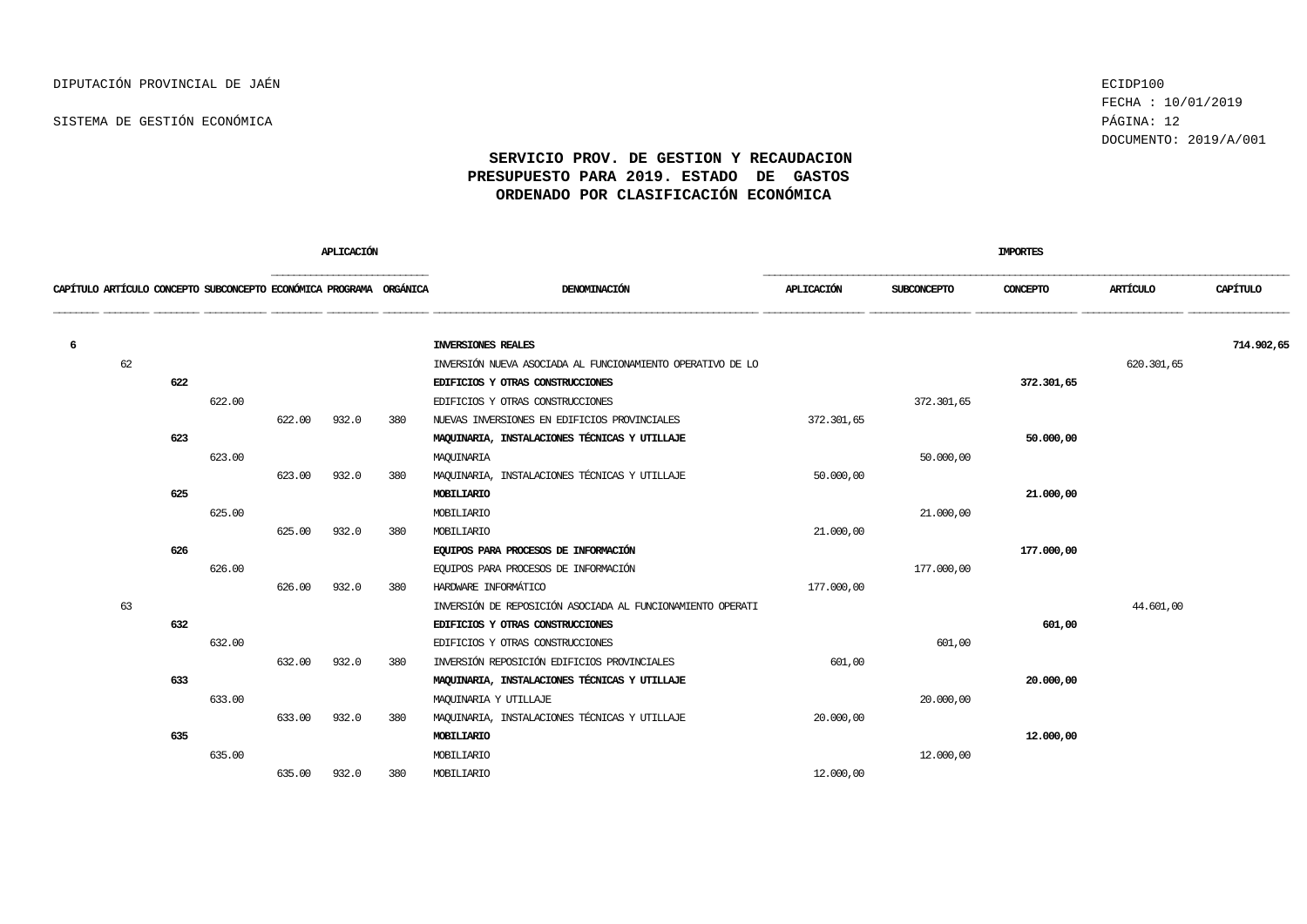FECHA : 10/01/2019 DOCUMENTO: 2019/A/001

| <b>APLICACIÓN</b>                                                  |     |        |        |       |     |                                              |            | <b>IMPORTES</b>    |            |            |            |  |  |
|--------------------------------------------------------------------|-----|--------|--------|-------|-----|----------------------------------------------|------------|--------------------|------------|------------|------------|--|--|
| CAPÍTULO ARTÍCULO CONCEPTO SUBCONCEPTO ECONÓMICA PROGRAMA ORGÁNICA |     |        |        |       |     | DENOMINACIÓN                                 | APLICACIÓN | <b>SUBCONCEPTO</b> | CONCEPTO   | ARTÍCULO   | CAPÍTULO   |  |  |
|                                                                    | 636 |        |        |       |     | EQUIPOS PARA PROCESOS DE INFORMACIÓN         |            |                    | 12,000,00  |            |            |  |  |
|                                                                    |     | 636.00 |        |       |     | EQUIPOS PARA PROCESOS DE INFORMACIÓN         |            | 12,000,00          |            |            |            |  |  |
|                                                                    |     |        | 636.00 | 932.0 | 380 | REPOSICIÓN HARDWARE INFORMÁTICO              | 12,000,00  |                    |            |            |            |  |  |
| 64                                                                 |     |        |        |       |     | GASTOS EN INVERSIONES DE CARÁCTER INMATERIAL |            |                    |            | 50.000,00  |            |  |  |
|                                                                    | 641 |        |        |       |     | GASTOS EN APLICACIONES INFORMÁTICAS          |            |                    | 50,000,00  |            |            |  |  |
|                                                                    |     | 641.00 |        |       |     | GASTOS EN APLICACIONES INFORMÁTICAS          |            | 50.000,00          |            |            |            |  |  |
|                                                                    |     |        | 641.00 | 932.0 | 380 | SOFTWARE INFORMÁTICO                         | 50,000,00  |                    |            |            |            |  |  |
|                                                                    |     |        |        |       |     | TOTAL POR CAPÍTULO:                          | 714.902,65 | 714.902,65         | 714.902,65 | 714.902,65 | 714.902,65 |  |  |